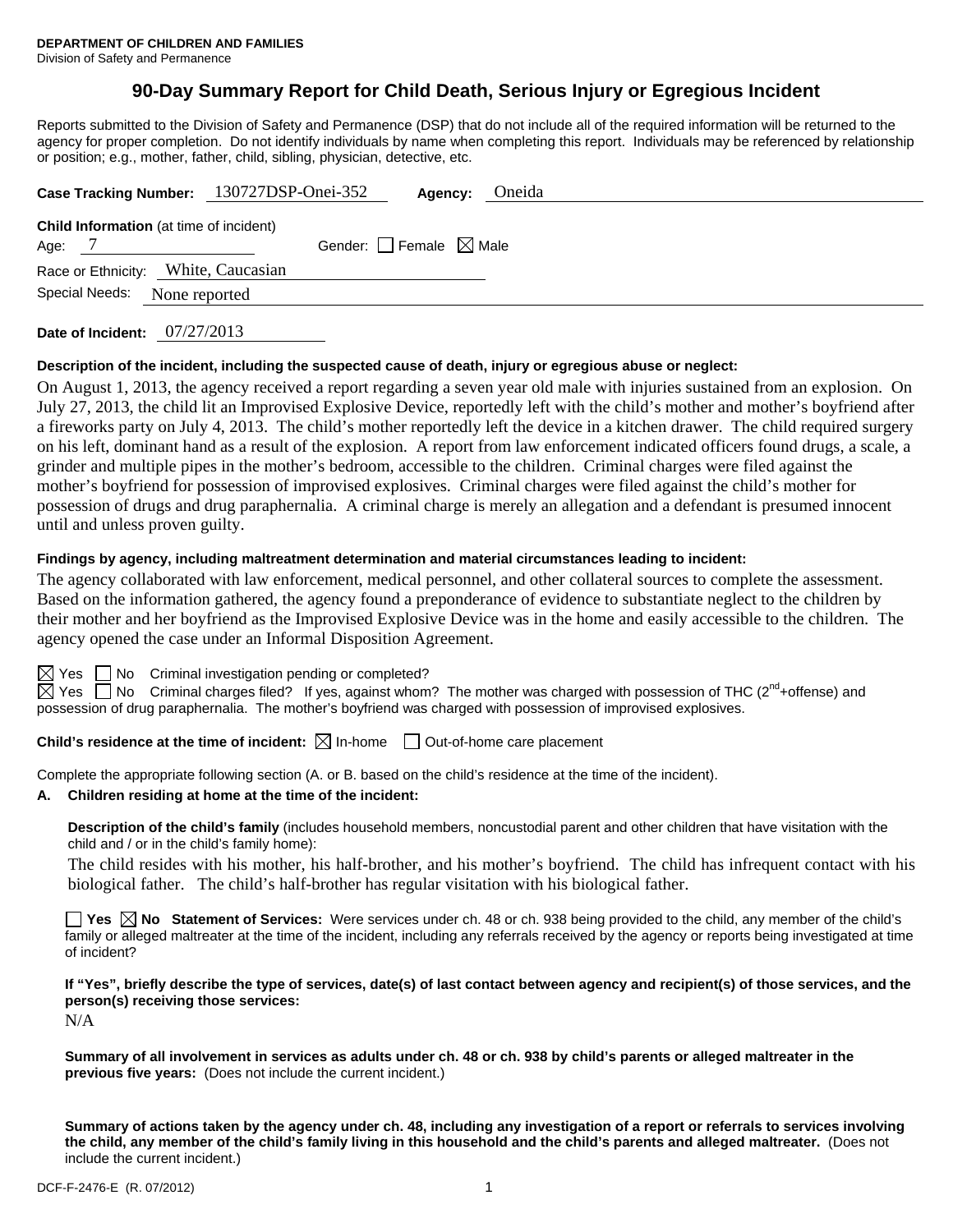(Note: Screened out reports listed in this section may include only the date of the report, screening decision, and if a referral to services occurred at Access. Reports that do not constitute a reasonable suspicion of maltreatment or a reason to believe that the child is threatened with harm are not required to be screened in for an initial assessment, and no further action is required by the agency.)

On 12/2/2006, the agency screened in a CPS report alleging physical abuse to the child by an unknown maltreater. The allegations were substantiated and a Child in Need of Protection and Services was filed. The case was opened for ongoing services by the agency. The child was placed in a hospital and two foster placements over a five day period. The case remained open for ongoing services until 1/18/2008 when the case outcomes were achieved.

On 9/2/2009, the agency screened in a services report to provide services to the family. The case was closed on 9/24/2009.

On 3/15/2010, the agency screened in a services report to assist the family financially for their child. The case was closed on 3/22/2010.

On 2/4/2011, a CPS report was screened-out.

On 2/17/2011 a CPS report was screened out.

### **Summary of any investigation involving the child, any member of the child's family and alleged maltreater conducted under ch. 48 or ch. 938 and any services provided to the child and child's family since the date of the incident:**

The agency screened in and assessed the allegation of physical abuse to the children. The Initial Assessment completed by the county agency found a preponderance of evidence to substantiate neglect to the children by the mother and her boyfriend as an Improvised Explosive Device was in the home and was easily accessible to the children. The agency opened the case under an Informal Disposition Agreement. Referrals were made to a Community Response Program and referrals for several areas of counseling for the mother.

## **B. Children residing in out-of-home (OHC) placement at time of incident:**

|                      | Description of the OHC placement and basis for decision to place child there: |  |
|----------------------|-------------------------------------------------------------------------------|--|
| $\sim$ $\sim$ $\sim$ |                                                                               |  |

NA

# **Description of all other persons residing in the OHC placement home:**

NA

**Licensing history:** Including type of license, duration of license, summary of any violations by licensee or an employee of licensee that constitutes a substantial failure to protect and promote the welfare of the child. NA

| Summary of any actions taken by agency in response to the incident: (Check all that apply.) |                                                      |  |                                                   |
|---------------------------------------------------------------------------------------------|------------------------------------------------------|--|---------------------------------------------------|
| $\boxtimes$                                                                                 | Screening of Access report                           |  | Attempted or successful reunification             |
| <b>NALLER</b>                                                                               | Protective plan implemented                          |  | Referral to services                              |
|                                                                                             | Initial assessment conducted                         |  | <b>Transportation assistance</b>                  |
|                                                                                             | Safety plan implemented                              |  | Collaboration with law enforcement                |
|                                                                                             | Temporary physical custody of child                  |  | Collaboration with medical professionals          |
|                                                                                             | Petitioned for court order / CHIPS (child in need of |  | Supervised visitation                             |
|                                                                                             | protection or services)                              |  | Case remains open for services                    |
|                                                                                             | Placement into foster home                           |  | Case closed by agency                             |
| $\overline{\Xi}$                                                                            | Placement with relatives                             |  | Initiated efforts to address or enhance community |
|                                                                                             | Ongoing Services case management                     |  | collaboration on CA/N cases                       |
|                                                                                             |                                                      |  | Other (describe):                                 |

### **FOR DSP COMPLETION ONLY:**

**Summary of policy or practice changes to address issues identified during the review of the incident:** 

Under the Child Welfare Disclosure Act (Section 48.981 (7)(cr), Stats.), the DSP completes a 90-Day review of the agency's practice in each case reported under the act. The DSP will conduct an on-site review of this incident.

### **Recommendations for further changes in policies, practices, rules or statutes needed to address identified issues:**

 $\Box$  Yes  $\boxtimes$  No  $\Box$  Not Applicable This 90-day summary report completes the Division of Safety and Permanence (DSP) review of this